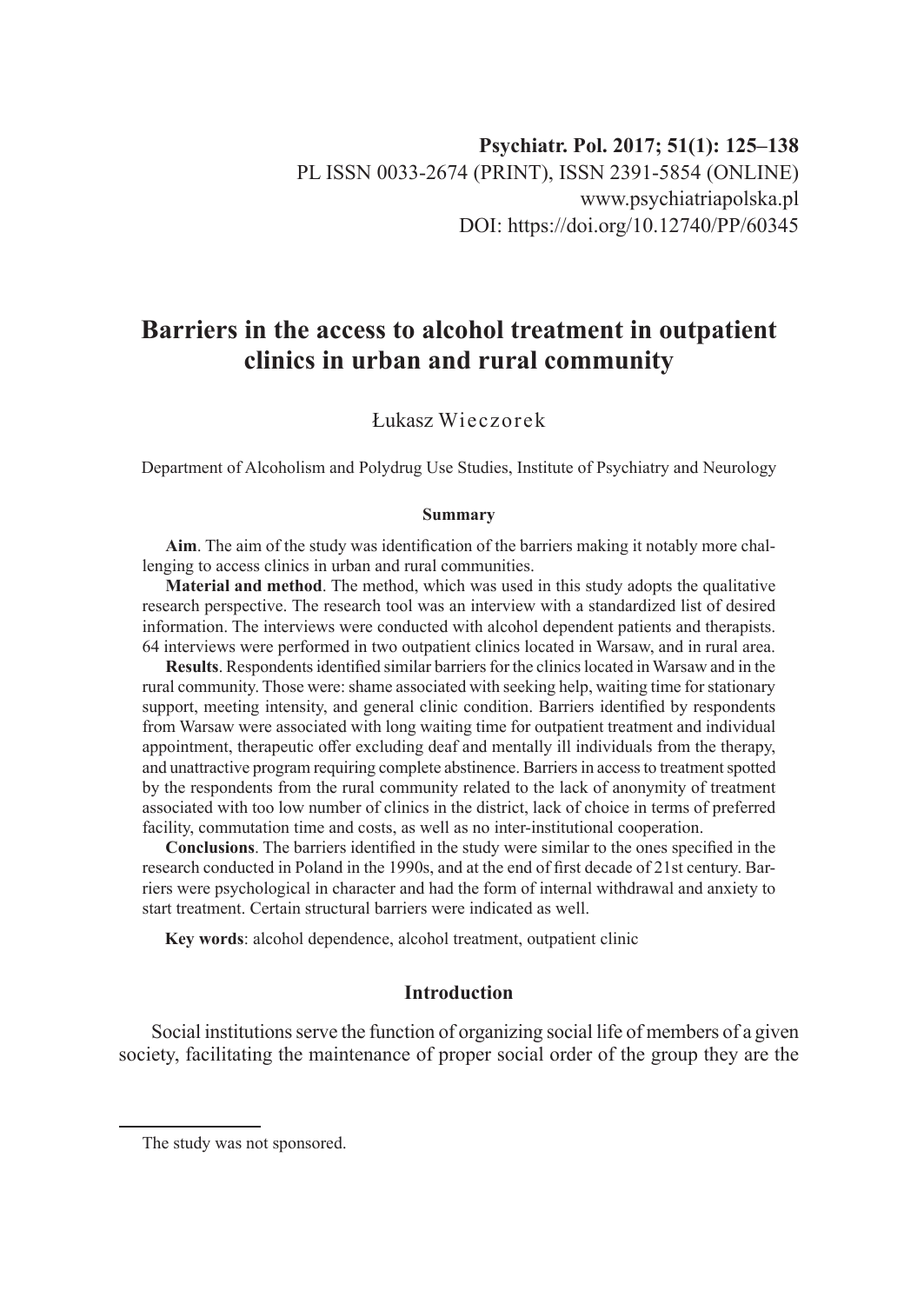representatives of. Moreover, they also fulfill the needs of both separate individuals and the group as such [1, 2].

Alcohol treatment in Poland is offered within the scope of services provided by psychiatric care facilities. Addiction treatment facilities may be further divided into three groups basing on the structure of the psychiatric sector: outpatient clinics, intermediary facilities (day-care centers), and inpatient (stationary) centers. Outpatient treatment covers both psychiatric clinics and facilities specializing in treating alcohol, as well as other psychoactive substances addictions. Intermediary organizations are mainly day-care wards and hostels. When it comes to stationary facilities, one should predominantly indicate detoxification centers, rehab wards in general and psychiatric hospitals, as well as self-sufficient alcoholism treating centers [3, 4].

Major tasks the achievement of which is attempted by alcohol treatment-oriented undertakings are: increasing ability to maintain abstinence, solving personal problems of the patients, promoting healthy lifestyle, as well as improving family relations and somatic health condition [5].

Most frequent therapy methods are psychological education, group therapy, as well as problem solving and prevention-oriented training sessions in the sobering up process. The aforementioned methods almost completely overshadow pharmacological treatment which is currently limited to detoxification alone [6]. The period of time required for a therapy to be successful (i.e., to increase ability to maintain abstinence) circulates around 18–24 months. The dominant form of therapy, mainly in inpatient and outpatient facilities, is group therapy [5]. Aside from the professional treatment institutions, facilities providing support for alcohol dependence are Abstinence Clubs and Alcoholics Anonymous.

Addiction treatment sector incorporates approximately 700 units. 500 of them are outpatient clinics, 90 of them – day-care wards, and about 100 – inpatient clinics. Moreover, there are almost 60 detoxification wards nationwide [4]. More than three thousand professionals are employed in the addiction treatment sector. Two-thirds of them are therapists. Over 90% of the said specialists graduated from secondary or higher education facilities. The highest level of education is observed among outpatient clinics employees, where 80% of the workers has a higher education completed. Among therapists, the individuals with psychological education are predominant [3, 7], even though in the mid-90s the professionals employed in the addiction treatment sector mainly had medical education as they were, for example, nurses or doctors [8].

The availability of alcohol addiction treatment is of significant importance not only with regard to the limitation of the scope of the problem, but also in terms of the nullification of social and health-oriented outcomes associated with harmful drinking. While conducting the research on the addiction treatment system at the beginning of the 90s, its condition was assessed poorly. At that time, the said system was improperly organized, rather non-flexible, not adjusted to the needs of the patients, and centrally funded, causing uneconomic management [9, 10]. Treatment availability was also affected by uneven distribution of proper facilities, especially in rural areas [9]. At the beginning of the 90s, the infrastructure of stationary treatment units was poorly developed. Not every province had all-time addiction treatment as a part of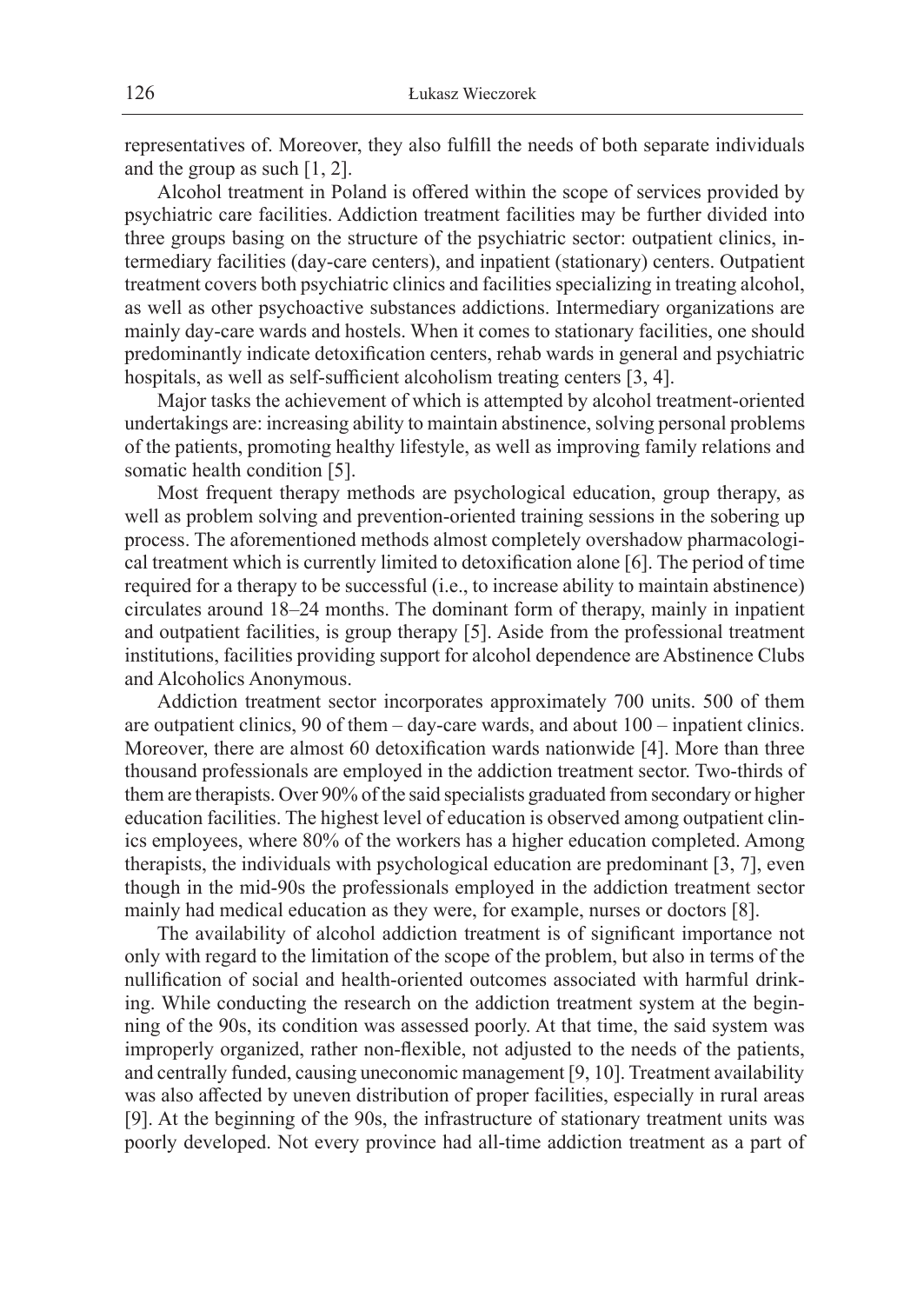its disposal. Working hours of the outpatient clinics severely limited the access to the said institutions. Approximately 90% of the said clinics was open 4–5 days a week, from which 30% of the units could be accessed before midday only. The remaining facilities were open 1 to 3 times a week [11]. According to the analyses conducted in 2011 by the State Agency for Prevention of Alcohol-Related Problems (PARPA), waiting time in the case of all-time clinics was several weeks. It was even longer for the individuals with the compulsory treatment order. In over 30% of the outpatient clinics, the treatment initiation was preceded by a relatively long waiting period [12].

The outcomes of the surveys on the improvement of the access to treatment for alcohol and drug dependence individuals (IATPAD Project) showed that there was a number of barriers associated with therapy organization (narrowed-down treatment offer, insufficient support, improper working hours of the designated institutions, no treatment-related information provided for the patients, bureaucracy), as well as with social and cultural factors that in combination influenced the attitude of the patients to therapy [13]. Even though every year the number of addiction treatment units increases, the newly created facilities are established in urban areas, where therapeutic institutions or organizations have been already operating. Therefore, the treatment offer in rural areas and in smaller communes is significantly limited. What is more, the indicated state of affairs does not improve together with the increase in number of available care-oriented units. Due to the lower availability of treatment in outpatient clinics (lower number of such units, no properly qualified personnel, commutationrelated problems such as distance, travel duration, or costs), the citizens of villages and small towns are rather inclined to take advantage of inpatient clinics [12].

Improved access to treatment directly translates into the better utilization of resources offered by the system, as well as it creates the participation possibilities for the patients who have not been granted the chance or have not been willing to take part in such care-related undertakings. A notable number of individuals decide not to use the offered support due to the encountered barriers on their way to treatment [14]. Thanks to their elimination, more people with alcohol-related problems may feel included and granted the chance to take advantage of the prepared offer while at the same time limiting severe social and health-oriented damages caused by harmful drinking. The survey discussed in the article aimed at the identification of the barriers making it notable more challenging to access clinics in urban and rural communities:

Two main research questions were formulated:

- 1. What treatment-preventing barriers are identified by the addicted individuals and therapists?
- 2. What are the differences between limitations in urban and rural areas?

#### **Material and method**

The research took advantage of the qualitative method, making it possible to take into account the point of view of the respondents while assessing certain phenomena. Qualitative techniques were predominantly based on personal experiences of the examined individuals through which the person shared the information with the researcher.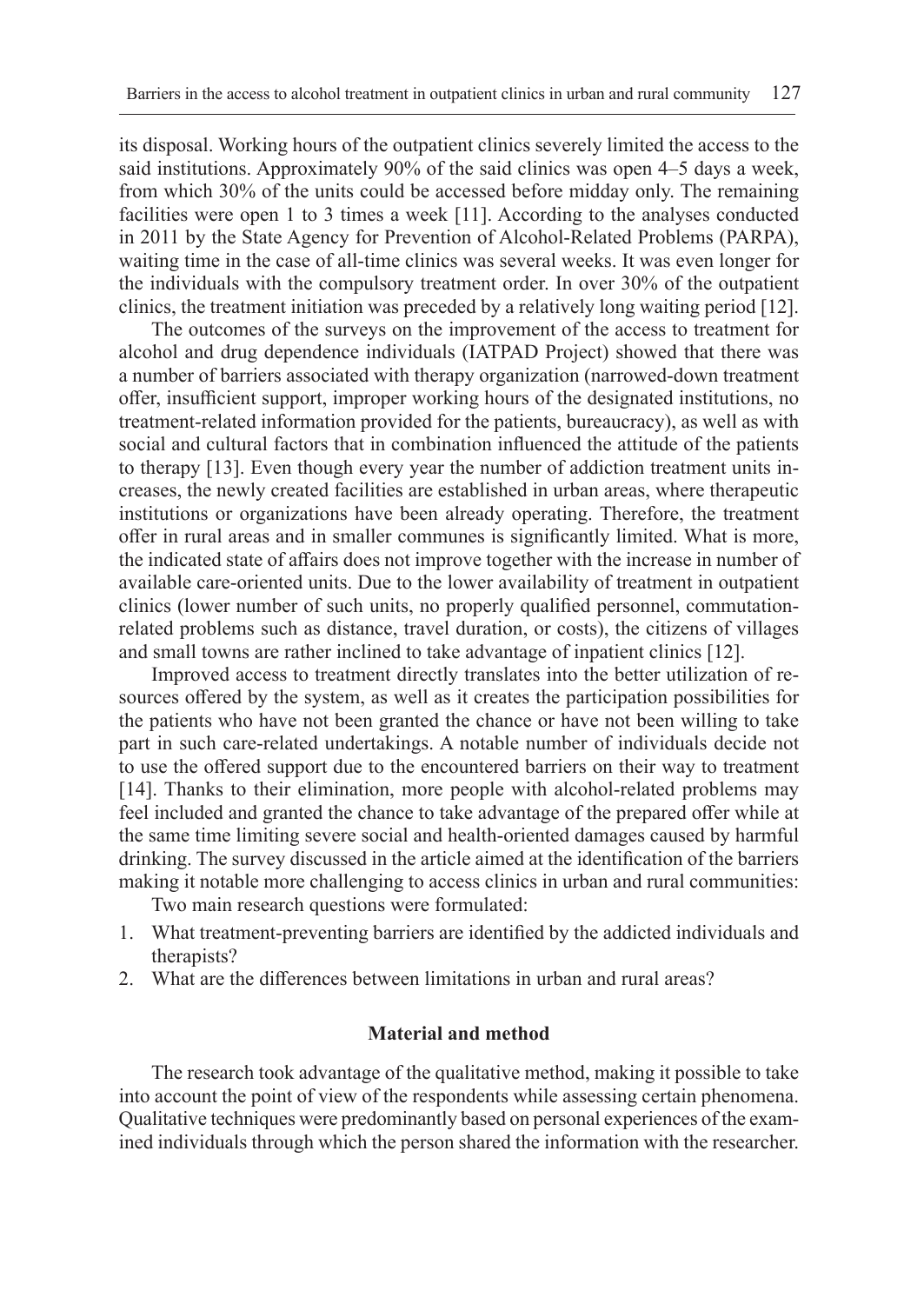The qualitative analysis methods showed important matters in the local context, allowing for the free exchange of thoughts between the researcher and the respondent.

#### Place of research

The survey was conducted in two outpatient clinics situated in two localities differing in terms of size and the number of citizens. Within the borders of Warsaw, there were 22 outpatient clinics available for the patients. The one I had chosen for my examinations was situated in one of the biggest districts of the city. The second one was located in a county town in which the number of inhabitants circulated around 20 thousand people. It was the only clinic in the district being the place of residence for approximately 80 thousand people.

#### Sample selection

Respondents had been chosen in a purposeful manner. The aim of such selection was to choose only such respondents who would, in the opinion of the researcher, provide the most accurate and valuable pieces of information with regard to the assumptions of the research. The researcher had chosen the respondents basing on the knowledge of the examined phenomenon [15]. In the case of the conducted study, the sample consisted of alcohol dependence who had started therapy in one of the clinics, as well as therapists employed therein. Such a choice of analyzed individuals allowed for obtaining crucial data from two different sources, facilitating the maximization of the theoretical benefits of the utilized research method [16]. The inclusion criterion for the patients was the fact of being treated in the outpatient clinic and for the therapists – treating their patients actively. 64 interviews were performed. Fifty of them were done with the patients (25 interviews per locality) and 14 with the therapists (7 interviews per locality).

# Research tools

While conducting the research, two interviewing patters were utilized: one for the patients and one for the therapists. The patients were asked about the motivations behind choosing the given clinic, difficulties with seeking and receiving help, beneficial solutions in access to the treatment, as well as recommendations concerning the improvement of service availability. The therapists were asked about the difficulties that the individuals starting treatment had to encounter, as well as the solutions that would make the access to treatment easier. Similarly to the patient scenario, they were also asked about service availability-related recommendations.

#### Process of the study and data analysis

The study was conducted since June 2010 to the end of May 2011. The proper research was followed by a short pilot study (4 interviews with therapists employed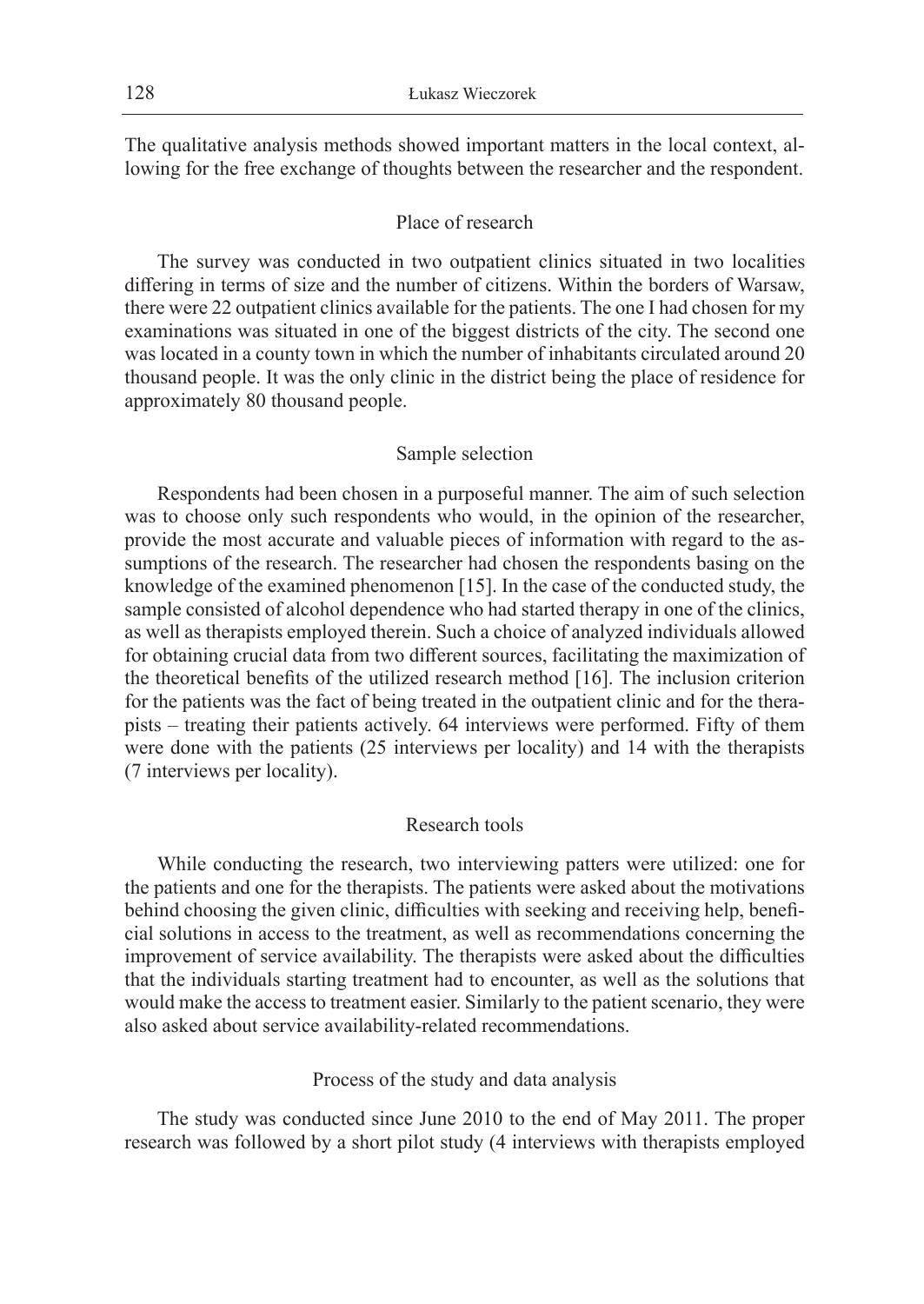at the Warsaw clinic and 9 interviews with patients from the same centre), after which the instructions to the interviews were verified. Interviews from the pilot survey were included to the study material.

The research was anonymous, opinion of the respondents were denoted only by a number, personal data were not collected. The interviews were recorded on a voice recorder and then transcribed. After that records were deleted.

Each interview was analyzed separately. The beginning of the data analysis was followed by reading whole interview and making notes on the margin which were the basis for establishing codes and categories. For this purpose the open coding technique was used by assigning codes to the logical statements of the respondents (sentences, paragraphs).Then selective coding was made, limiting codes to the amount that was interesting from the perspective of the goals of the study. When interesting statements were identified, codes were aggregated into thematic categories which were assigned to the broader categories – dimensions. Coding and data analysis was made manually, without using software.

#### **Results**

Barriers in the access to treatment were psychological (internal) and structural in nature. The latter was associated with the organization of the therapy, widely understood infrastructure, personnel, and therapeutic program.

#### Psychological barriers

In the opinion of therapists working in two examined units, the feeling of shame was the most common inhibiting factor making the initiation of the therapy more difficult. The addicted patients were frequently ashamed of their illness and the risk of being somehow associated with the facility. They cared not to be seen in a close proximity to the unit. Visit in such a place was humiliating for an alcohol dependent persons: "There is a kind of shame, of unwillingness to admit that one is sick and where he or she has been seeking treatment". (T7.K.S.<sup>1</sup>); "Visit in an outpatient clinic is associated with an unimaginable shame and humiliation" (T5.M.W.).

Patients being treated in a clinic located in a rural community were afraid of the lack of anonymousness of the treatment. In their opinion, one facility in the district town was not the warranty of intimacy and confidentiality on the part of the other patients. While undergoing the treatment, the patients were afraid that some aspects of their lives might not be treated as private by other addicted individuals: "I have been unable to speak my mind freely there [at the clinic  $- L$ .W.]. Well, it might not have been inability in the strict sense of the word. I have been afraid that patients visiting the place once have been listened to. But if I told the other patients everything, I might have become the talk of the town" (P14.M.S.).

<sup>&</sup>lt;sup>1</sup> The method of coding: P – patient; T – therapist; X – number of the interview; M – male; K – female; W – Warsaw; S – local community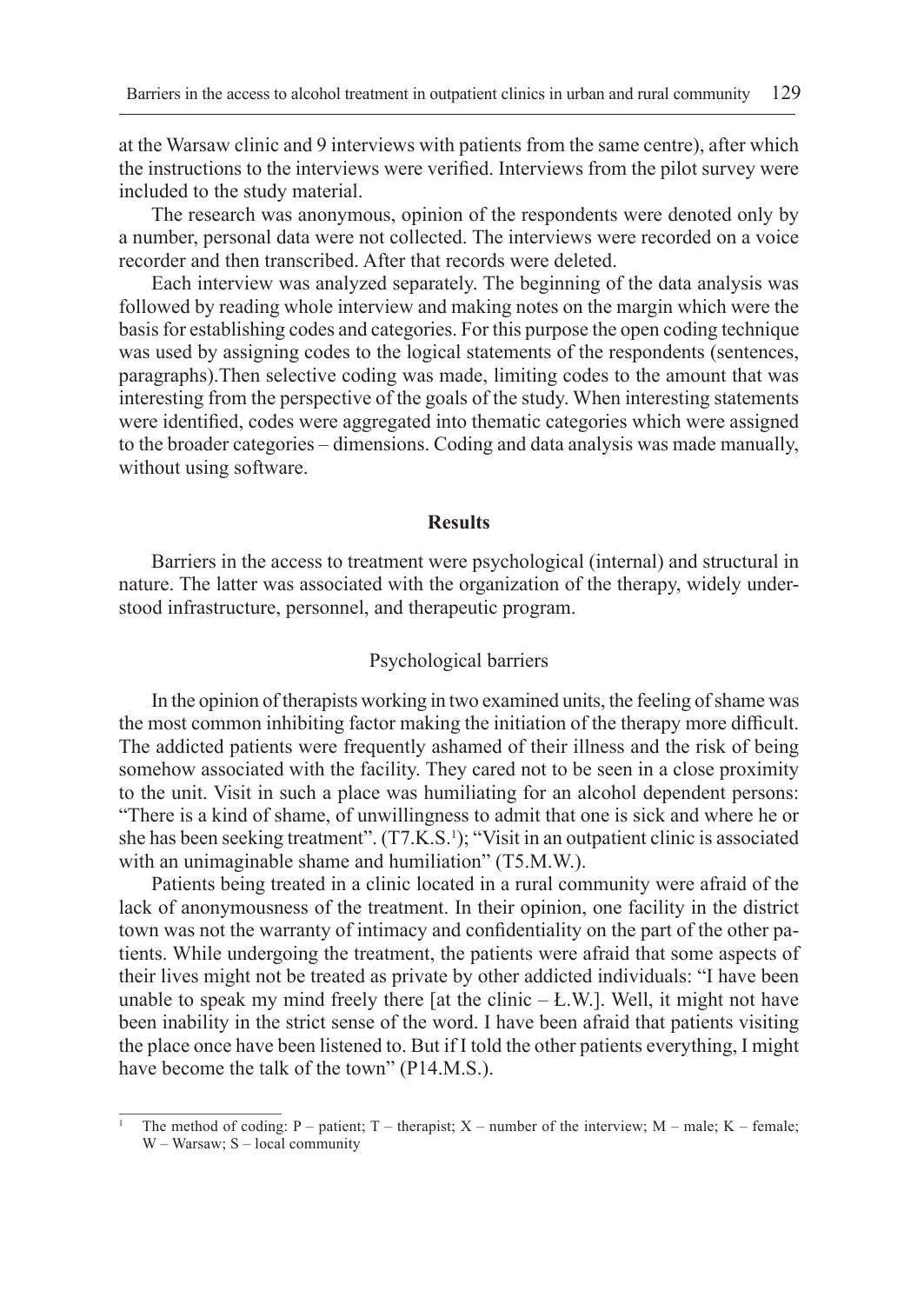According to therapists, addicted people were ashamed of starting treatment, as they did not want to create any link between them and the care facility. Professionals from both Warsaw and a rural community noticed the feeling of humiliation in the patients enrolling for the therapy. From the point of view of the patients from the small-sized locality, accepting therapy was associated with the loss of anonymity. The said respondents were afraid that the intimate details concerning their lives might be disclosed to other citizens.

#### Structural barriers

The group of structural barriers incorporates: geographical location of the facility, duration and costs of commutation to the facility, therapy organization, treatment offer, waiting time, general conditions of the facility, as well as the lack of institutional cooperation.

# *Geographical location of the facility, duration and costs of commutation to the facility*

Structural barriers that are inseparably associated with the geographical localization of the treatment facility were mainly noticed by the patients who had been treated in the rural community. In the district, there was only one treatment unit and this fact greatly affected the availability of alcohol treatment: "There is no other unit here" (P10.M.S.). "It seems that it is the only clinic, the only unit in the district" (T1.M.S.). In the large city, where the number of outpatient clinics and their branches was notably higher, the identified factor was not considered in terms of limiting treatment opportunities.

For some respondents from rural community, the closest treatment facility was located several kilometers away from their place of permanent residence: "There is the closest unit in Poland. (…) 20 km. (...) It is quite a distance" (P25.M.S.).

The geographical localization of the clinic or other treatment-related unit was inevitably associated with other barriers making it more challenging for the patients from the rural community to receive proper support, such as the duration of travel and the costs of commutation. They had to spend a lot of time to reach the place. Getting to the facility frequently took more than an hour, which was way too long in the opinion of the examined individuals: "How do I get to Ciechanow? It's thirty-something kilometers away. Warsaw is even further away. There are only fifteen kilometers to reach this facility. But I need to travel more than an hour. It takes an hour and a half to get to my house, leave here, take my bike and travel to my house. And it is only one way" (P20.K.S.).

The therapists stated that the cost of traveling between the place of residence and the treatment facility might be a burden for the patients and it might discourage the said individuals from starting or prolonging treatment. Traveling associated with the therapy on daily basis was costly. What is more, some participants of the study did not have these costs refunded by the communal authorities: "It is one of the reasons. They tend to say: Miss, I am not going to commute here as I have no funds to do so. Patients visiting the day-care center everyday must cover tremendous travel expenses" (T2.K.S.).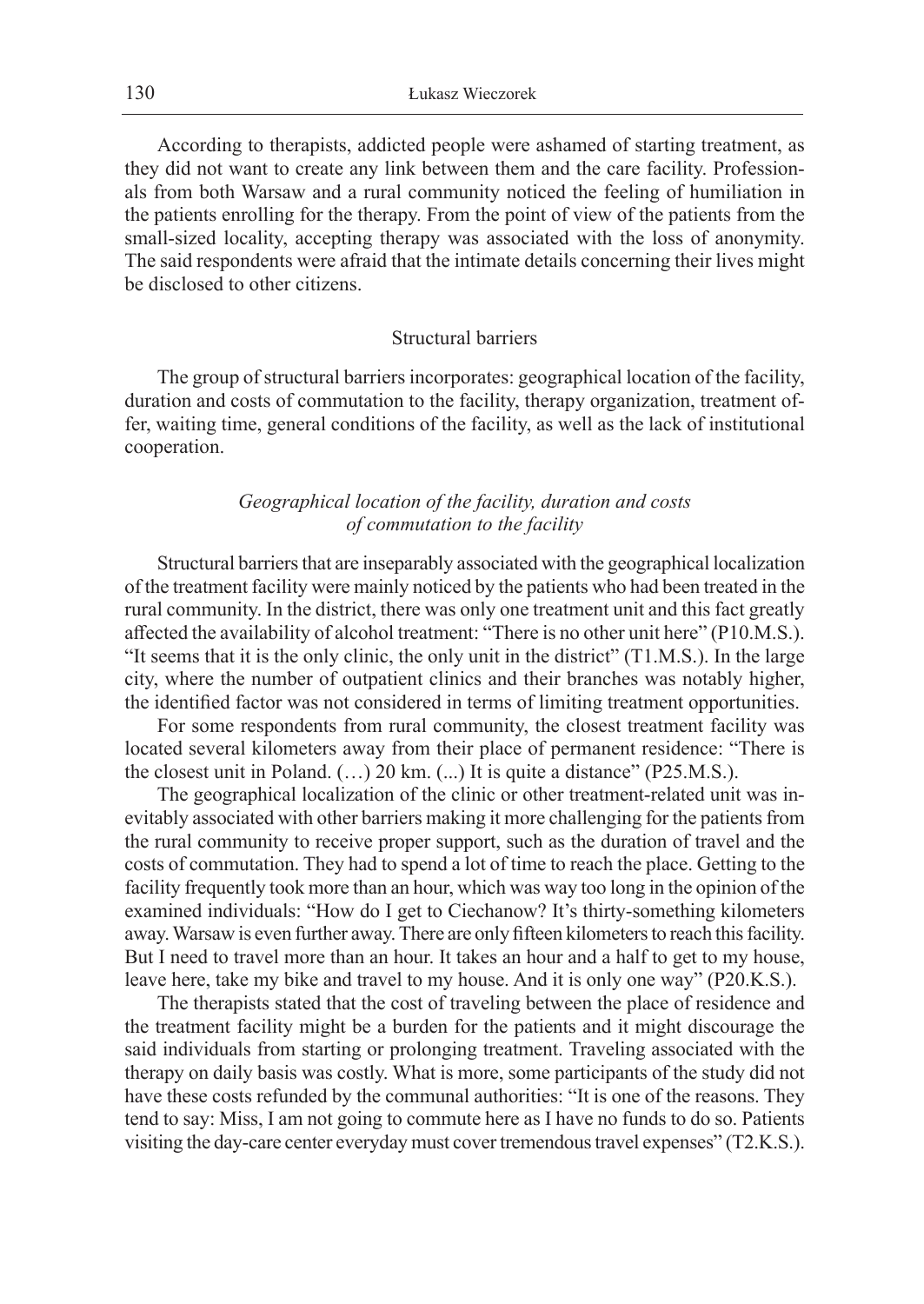Barriers related to the geographical location of the treatment facility, as well as the duration and costs of reaching the place were identified by the patients from the rural community only as they had access to a single unit in the whole district. Therefore, the addicted individuals from the area had no choice as to which healthcare center to choose. A notable distance of the said facility from the place of residence of the patient generates additional costs which might be burdensome for less well-off people. Additionally, the time that have to be spent to reach the facility (in some cases – the necessity to travel several kilometers) make the respondents unwilling to visit the facility.

# *Organization of therapy*

The utilized therapeutic program is too intensive for respondents. Both patients and therapists are of that opinion. The perspective of group meetings taking place few times a week might be problematic for the individuals starting therapy and might additionally discourage them from its continuation, especially when the presence is virtually obligatory. "I also see the attitude of other people, such as my friends – they are willing to start the therapy, but after being informed that the sessions are organized three times a week they say that they simply do not have enough time. They are immediately rejecting the offer stating that the period of time to be spent on meetings is too long" (P7.M.W.).

*Days and hours of meetings are scheduled in advance and the patients are unable to adjust them to their own timetable. If the patients work full-time, there might be certain problems with regular and full participation.* Therapeutic sessions frequently take place on working days, excluding Saturdays and Sundays. On the other hand, a number of patients would be glad to participate in the meetings organized during the weekends. *"Work is also a problem, as some patients work on shifts, even those managing their own households. They commute to Nowy Dwor, Warsaw, or Lomianki – in some cases they work on three shifts and are unable to participate. Some clients work from 7 A.M. to 6 P.M. and the presence during group meetings is virtually impossible" (T5.K.S.).*

The duration of the therapy (estimated to be two years) might also be a barrier limiting the access to the offered care. People who had been already undergoing treatment were familiar with the necessity to make such a devotion beforehand. Information about two years of treatment might, however, discourage some. The failure to take into account the needs of the patients in terms of therapeutic meetings organization eliminates those who are unable to visit the unit on given dates from the group treatment. Professional work, as well as other chores might interfere with regular meetings and in consequence – lead to discontinuation of the treatment. Lack of meetings organized during the weekends limits the availability of treatment for those who could attend the meetings then.

## *Treatment offer*

The surveyed individuals also indicated barriers directly related to the treatment offer. Patients from the clinic in Warsaw claimed that the therapeutic program was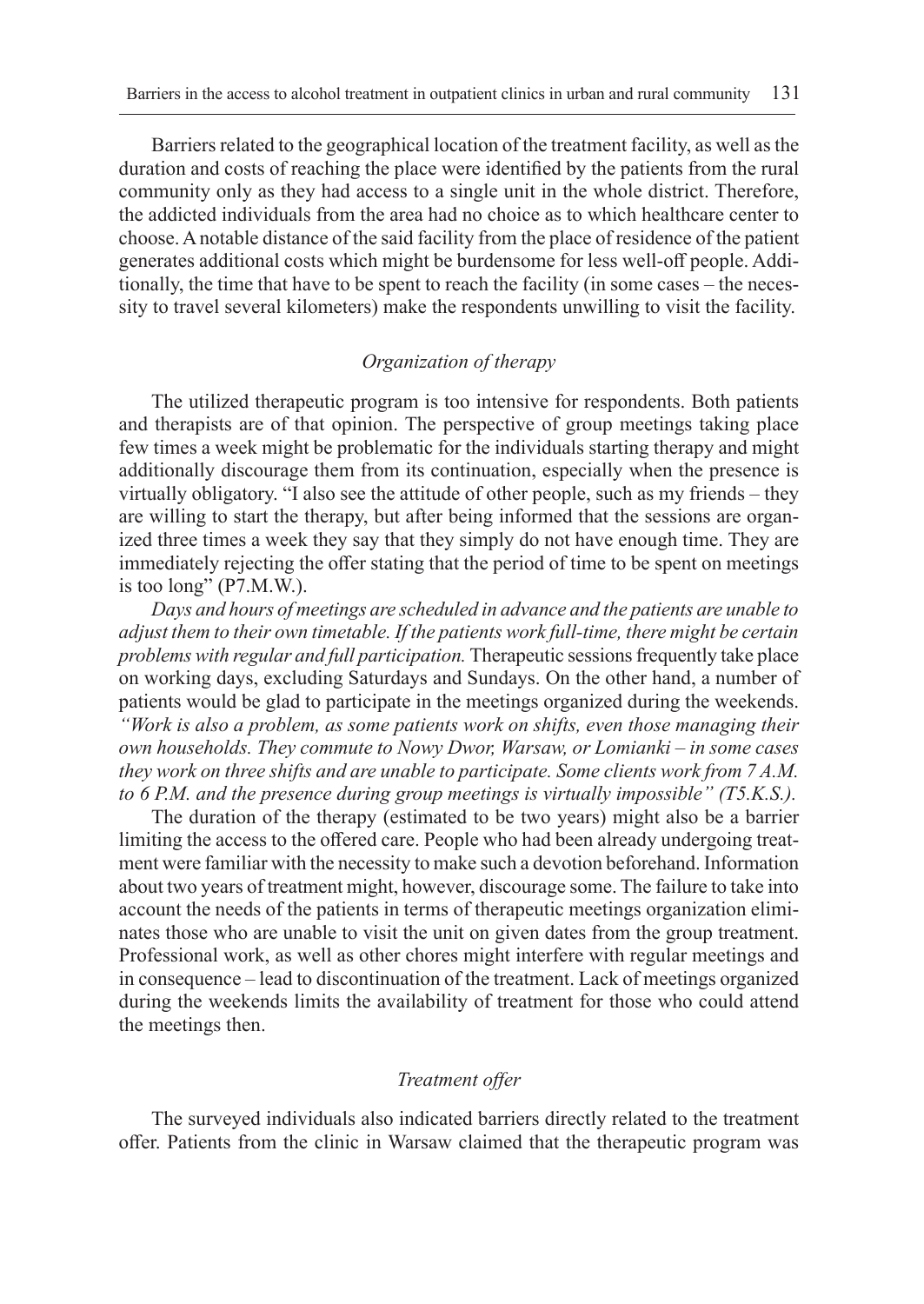simply old-fashioned. It had not been modified for many years and it lacked a number of newly explored facts concerning the addiction. They stated that the provided pieces of information were not attractive, and the therapists failed to consider new therapeutic approaches and treatment techniques.

In the outpatient clinic are treated the individuals the major health problem of whom is the addiction to alcohol. Nevertheless, according to the therapists working in the facility located in Warsaw, heavy drinkers with mental problems and deaf ones experience limited availability of required support. Deaf individuals are unable to fully participate in therapy, as there are not enough professionals using sign language. "They have not much to offer for deaf-mute people, for example. There may be some specialists using the sign language, but there are not many of them (…) They know that their services are not required" (T1.K.W.)*.*

No available offer for the aforementioned addicted individuals lead to the situation where they cannot take advantage of the treatment or can benefit from it only partially. Limited availability of the services for deaf and mentally challenged individuals marginalizes the representatives of the discussed groups in terms of addiction treatment.

Other barriers resulting from the therapeutic program are its assumptions, especially the necessity to maintain continuous abstinence. It is required from the very beginning of the therapy and constitutes one of the requirements for its continuation. The said problem is identified by the therapists from the clinic in Warsaw. In their opinion, the aforementioned requirement disqualifies the alcoholics who do not want to stop drinking from the very start of the treatment: "In its assumptions, the method excludes individuals unwilling to stop drinking (…). The traditional program, at least at the very beginning, is oriented towards complete abstinence. One must take into account the fact that there are people who do not want or simply cannot stop drinking" (T5.M.W.).

The said obligation directly translates into the inability of alcohol intoxicated individuals to take part in the therapy. Drunken patients are sent away, even if they clearly express the wish to have support provided to them.

The complete abstinence assumption made it impossible to incorporate controlled drinking education into the therapeutic program even though the therapists had observed that there had been the need for such an approach. Responsible drinking education would possibly encourage some patients to start the therapy. "In the case of at least some of alcohol addicts, it is possible to revert to drinking moderately, in a controlled manner, with friends. It depends on the phase of the dependence. However, there is such an option" (T5.M.W.)*.*

Limitations of therapeutic programs followed in the facilities where the examination was conducted are, in the opinion of both patients and therapists, of major importance and can affect the decision about starting therapy. Intensity of the therapy, its long duration, are obstacles that discourage individuals from starting the treatment. Assumptions of the program that opt for complete abstinence exclude individuals who want to just limit the amount of consumed alcohol and revert to controlled, moderate drinking. The lack of a program designed for harmful drinkers willing to drink in a controlled manner disqualifies those who would like to learn how to do so.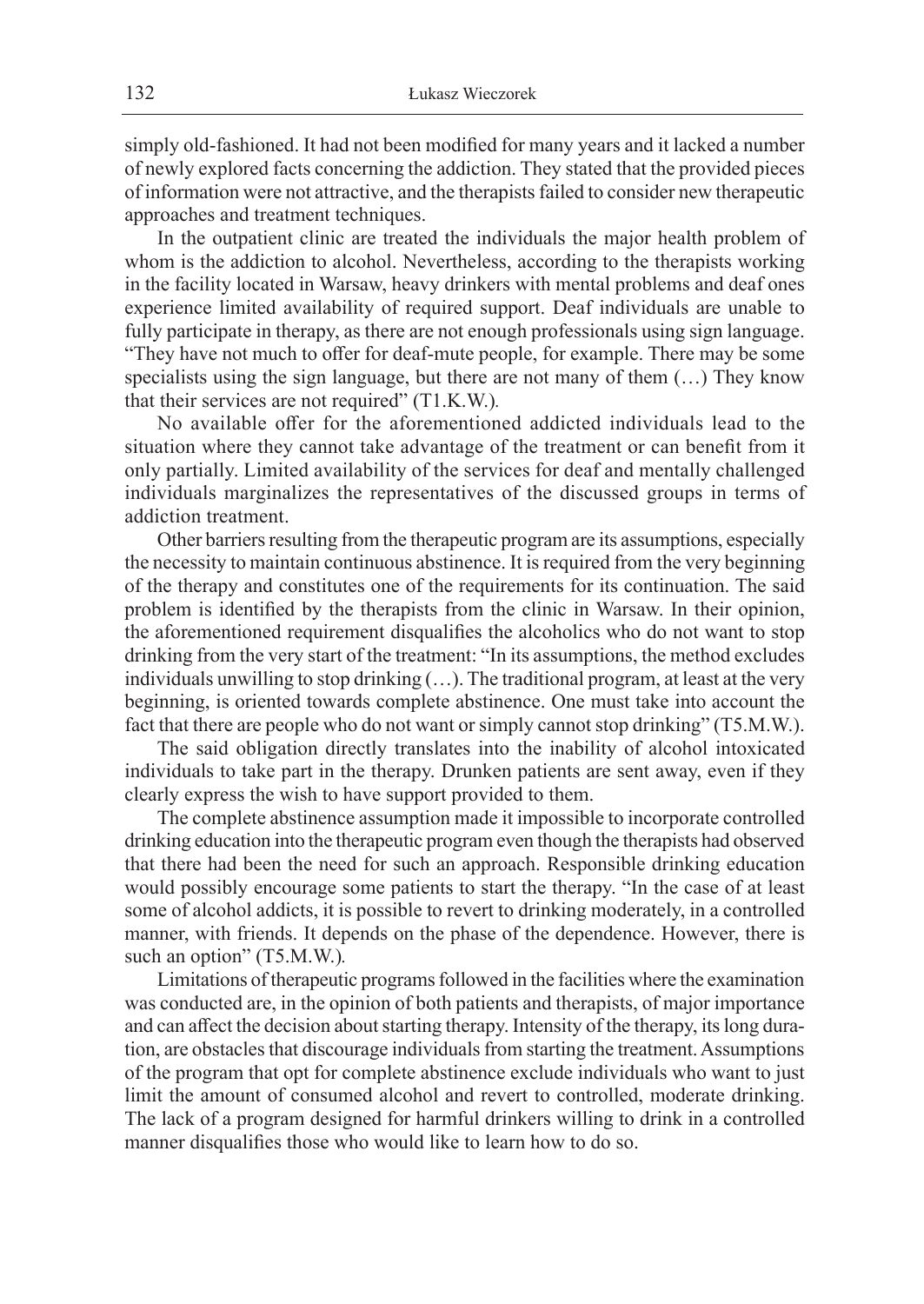#### *Waiting time for the treatment*

According to the examined individuals, time they needed to wait for the therapy also narrowed-down the availability of therapy offered in outpatient, stationary, or individual manner. In Warsaw, waiting time for group therapy was considered too long. As assessed by the therapist, that factor was important when the motivation of the person visiting the facility was low. "There are facilities where you need to wait a week or two to see the doctor and it may be a significant barrier. Some need to wait over a week for an appointment with a therapist. (…) Motivated clients will wait, those reluctant ones will not" (T7.K.W.).

In the case of the outpatient treatment, patients have to wait for a few weeks to receive individual support.

Major difficulties were associated with the attempt to start stationary treatment. This form of support is popular especially among the citizens of rural areas. Alcohol dependent persons have to wait for at least few weeks to receive the help they need: "To get a bed in this hospital in a stationary manner, I need to wait three months" (P14.M.S.).

The prolonged waiting time might be, in accordance with the opinion of the therapists, a barrier determining the willingness to start therapy. Few weeks of waiting might discourage the interested individuals, leading to the resignation from the support or its complete abandonment. Patients from Warsaw have to wait for an outpatient treatment for longer than those from the rural community. The period of time required to start individual therapy is equally as long. Several weeks of waiting for the stationary treatment is a similar period for both groups of examined patients.

#### *General conditions of the facility*

According to the respondents, the condition of the clinic and the place where the treatment is administered might also be considered structural barriers. Unkempt objects might discourage individuals in need from seeking help. "First impressions are rather poor. It brings to mind the early communist era" (P2.K.S.).

Treatment availability might also be limited by the infrastructure. Disabled people have a hard time trying to take advantage of the provided services, especially due to the fact that the units are not properly adjusted to their requirements. There are no lifts or platforms facilitating people on wheelchairs to reach the place. "*As far as I know there are not many such facilities in Warsaw. As far as I know, the majority of them do not have a special platform for wheelchairs. In our facility it is simply impossible for a disabled person to go inside the building"* (T2.K.W.).

The poor condition of the facilities identified by the examined individuals have a notable impact on the perception of alcohol addiction treatment as such, which may in turn prevented the interested parties from initiating the therapy. In particular, maladjustment of the units to the needs of disabled individuals lead to their inability to participate in meetings.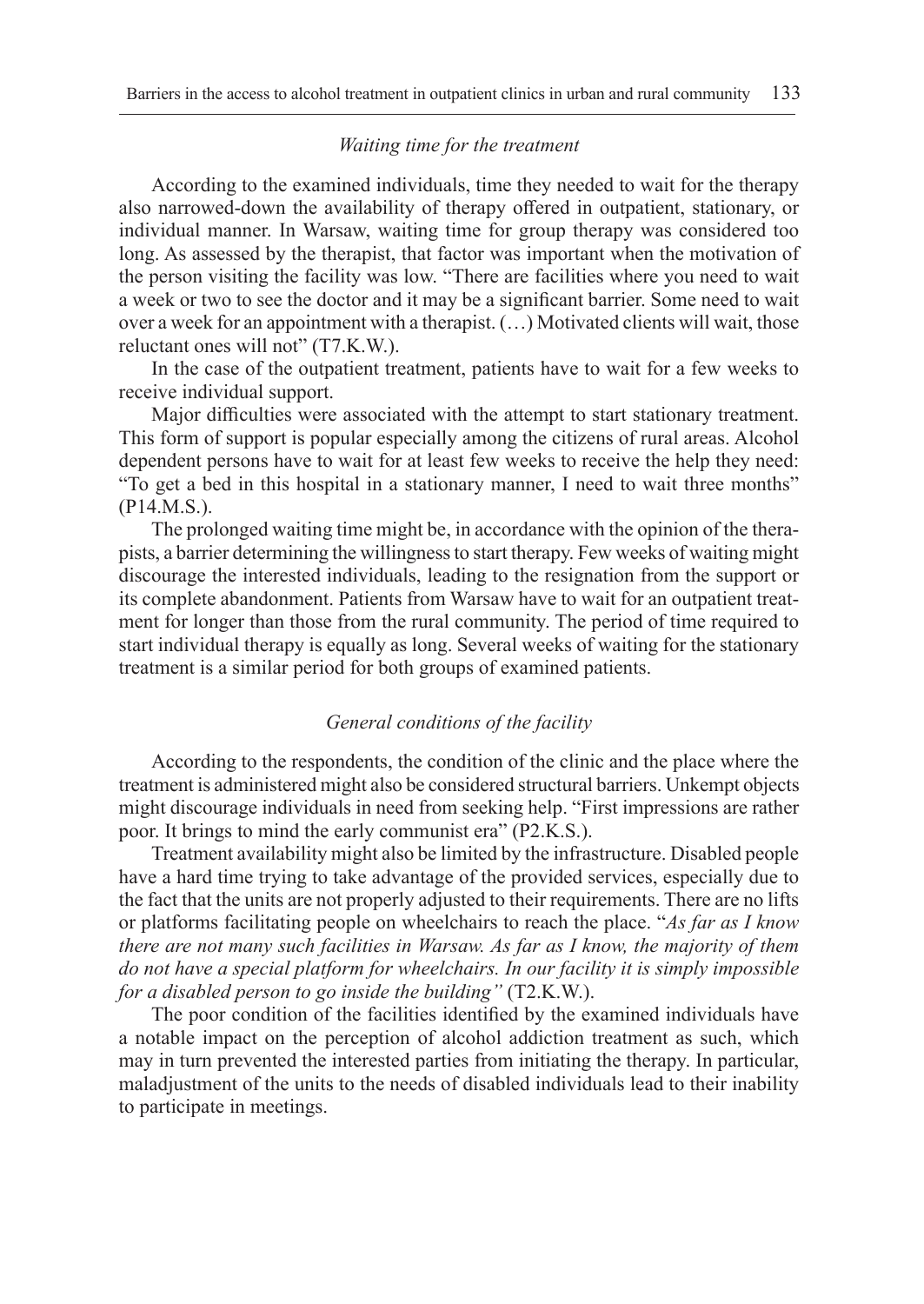# *Lack of institutional cooperation*

For the therapists from the rural area, the barriers limiting the treatment availability was the lack of cooperation between particular institutions. As assessed, such collaboration would facilitate covering wider groups of people struggling with addiction with proper care. Transferring information about treatment methods, indicating the possibilities of care seeking by the workers of healthcare units and social welfare institutions would increase the awareness of the addicted individuals in terms of the available treatment options, which may lead to starting therapy. In the rural area, the cooperation between the institutions responsible for helping people struggling with harmful drinking is not sufficient. External institutions seldom direct individuals seeking help to the outpatient clinic. For example, the Center for Prevention of Alcohol-Related Problems which is contact point for families of alcohol dependent persons does not disclose information about the possibility of being treated in the clinic, nor refer the patients to therapy. Moreover, also the collaboration between the clinic and the social welfare center is rather unsatisfactory. The personnel of the said unit do not direct the patients directly to the outpatient clinic. "All centers [for prevention of alcohol-related problems *–* Ł.W.] in all communes and in the town know that we do exist. They do not inform their patients that they can come here. Social welfare representatives do not ask people to come to us, they rather choose the center for prevention of alcohol-related problems to refer their patients to" (T6.K.S.).

Similar actions are performed by the General Practitioner working in primary care facilities. "*In a tremendous number of cases, doctors tend to say – you know, you would need to go there for two years; it will be better to prescribe you Anticol as a medication"* (T5.K.S.).

Cooperation of the outpatient clinic operating in the rural area with other institutions is poor. There are no frequent contacts between the workers of the said units, there are no information being disclosed on the treatment possibilities, as well as the said bodies fail to engage themselves in more widespread diagnostic and preventionoriented activities. Therefore, the amount of people capable of taking advantage of the provided services, providing information to the community, as well as the awareness of the staff of other institutions responsible for providing support to addicts is limited.

# **Discussion**

The barriers identified in this study are similar to the ones specified in other research conducted in the 90s [9, 11], IATPAD studies [13], and PARPA analyses [12]. Barriers were psychological in nature and were associated with internal unwillingness to start treatment. There were also structural limitations directly associated with the operational paradigm of the outpatient clinics.

Similarly to IATPAD studies [13], the main psychological barrier was shame to seek help. It was identified in the patients from both Warsaw and the rural community. The feeling of shame was associated with the negative perception of alcoholism by the society and the fear of being somehow associated with the outpatient clinic. Therefore,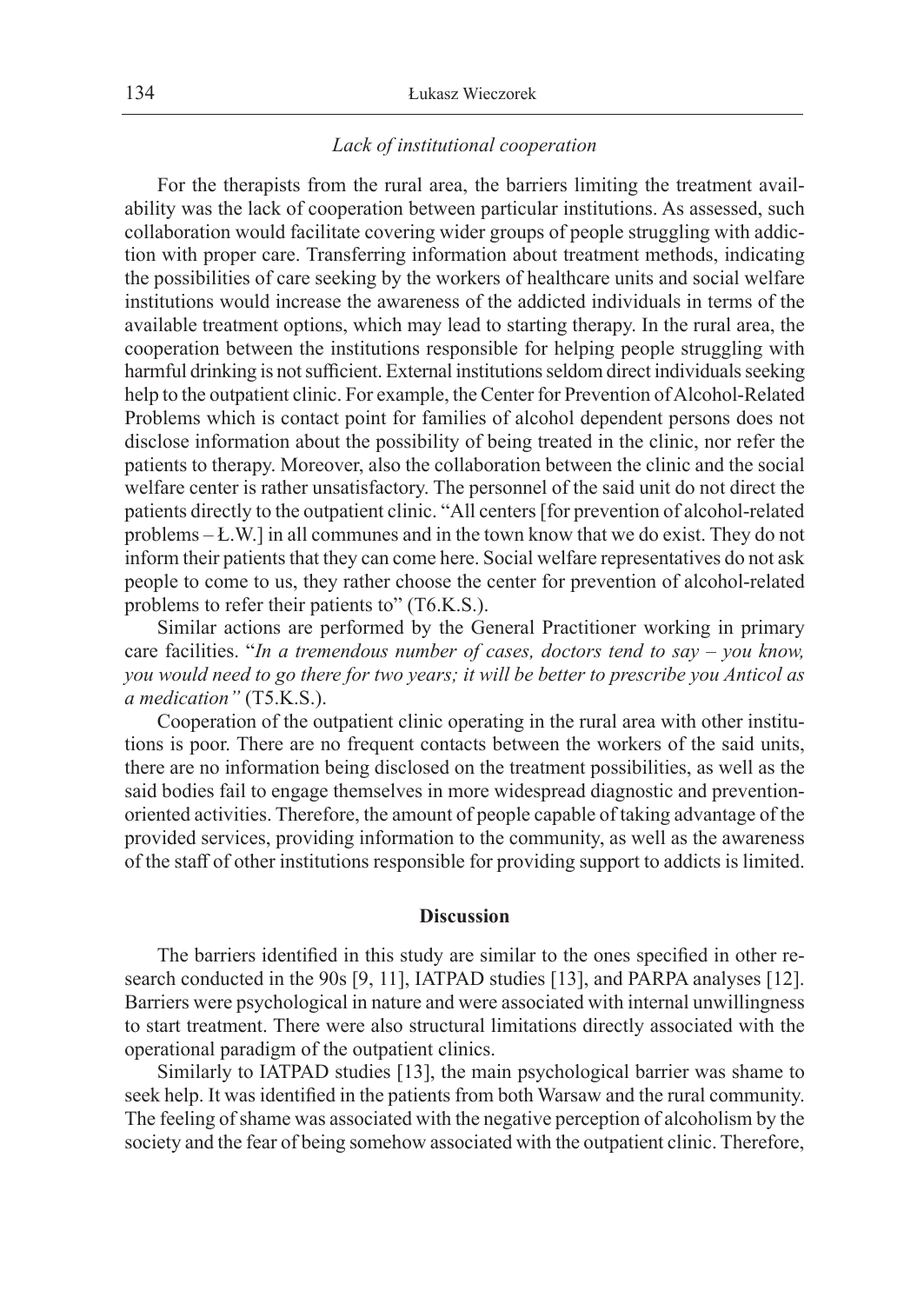the patients avoided being seen in a close proximity to the facility. They were also unwilling to start therapy out of anxiety to lose their anonymity.

Structural barriers identified in the study were also earlier spotted in the analyses concerning the availability of addiction treatment. They were conducted, among others, by Godwod-Sikorska [9], Ratajczak [11], and PARPA [12]. Similarly to the examinations from the 90s, the main limitations were the poor infrastructure of addiction treatment facilities on rural areas and the maladjustment of working hours to the needs of the patients. On top of that, the examined individuals indicated geographical localization of the clinic on rural areas and the organizational aspects of group therapy (days and time of meetings). The insufficiently developed infrastructure of the clinic was associated with the prolonged commute time and notable travel expenses. It was the case especially in rural areas in which, according to the PARPA analyses, there was still no identifiable increase in the number of outpatient facilities. Analogously, waiting time (for outpatient, stationary, or individual treatment) was indicated by the examined individuals in both cases. According to PARPA, in one third of outpatient facilities, starting therapy was preceded by a significant waiting time [12]. Basing on the IATPAD studies [13], the maladjustment of the program to the needs of clients of the facility was considered to be an in obstacle in starting the therapy. Within the scope of these analyses, the examined individuals specified the areas which they considered to be problematic. They mainly highlighted the lack of information on new scientific and therapeutic methods, as well as treatment techniques. Additionally, the program as such was considered to be overly long and intense, required the patients to keep total abstinence and discriminated those who would like to drink in a controlled manner.

Referring to structural barriers, the respondents also pointed out those related to the improper infrastructure and facility condition, especially in terms of availability for disabled individuals. The identified barriers were in line with those specified in IATPAD studies [13], where the general condition of the facilities was also a limiting factor in terms of starting treatment.

Even though inter-institutional cooperation was set forth in the Act on upbringing in sobriety and counteracting alcoholism [17], the lack of proper relations between the individual institutions is noticed by the therapists. Especially, the lack of collaboration with the institutions providing their services in the same area as the clinic is visible. Such units are not willing to establish and maintain proper relations (they do not direct people for treatment in clinic, they also do not engage themselves in a more widespread diagnostics and prevention-related undertakings).

The analysis of the research material made it possible to find similarities and disparities between the barriers identified by both patients and therapists from the clinic in Warsaw and in the rural community. The psychological barrier identified in the case of both units was shame to admit to the addiction resulting from the negative perception of alcoholism by the society. The negative opinion on the problem was also transferred onto addiction treatment facilities, resulting in fear of the alcoholics of being in any way associated with the outpatient clinic, regardless of its localization.

Structural barriers specified by the respondents from Warsaw and the rural community related were mainly related to the long waiting time in inpatient clinics, intensity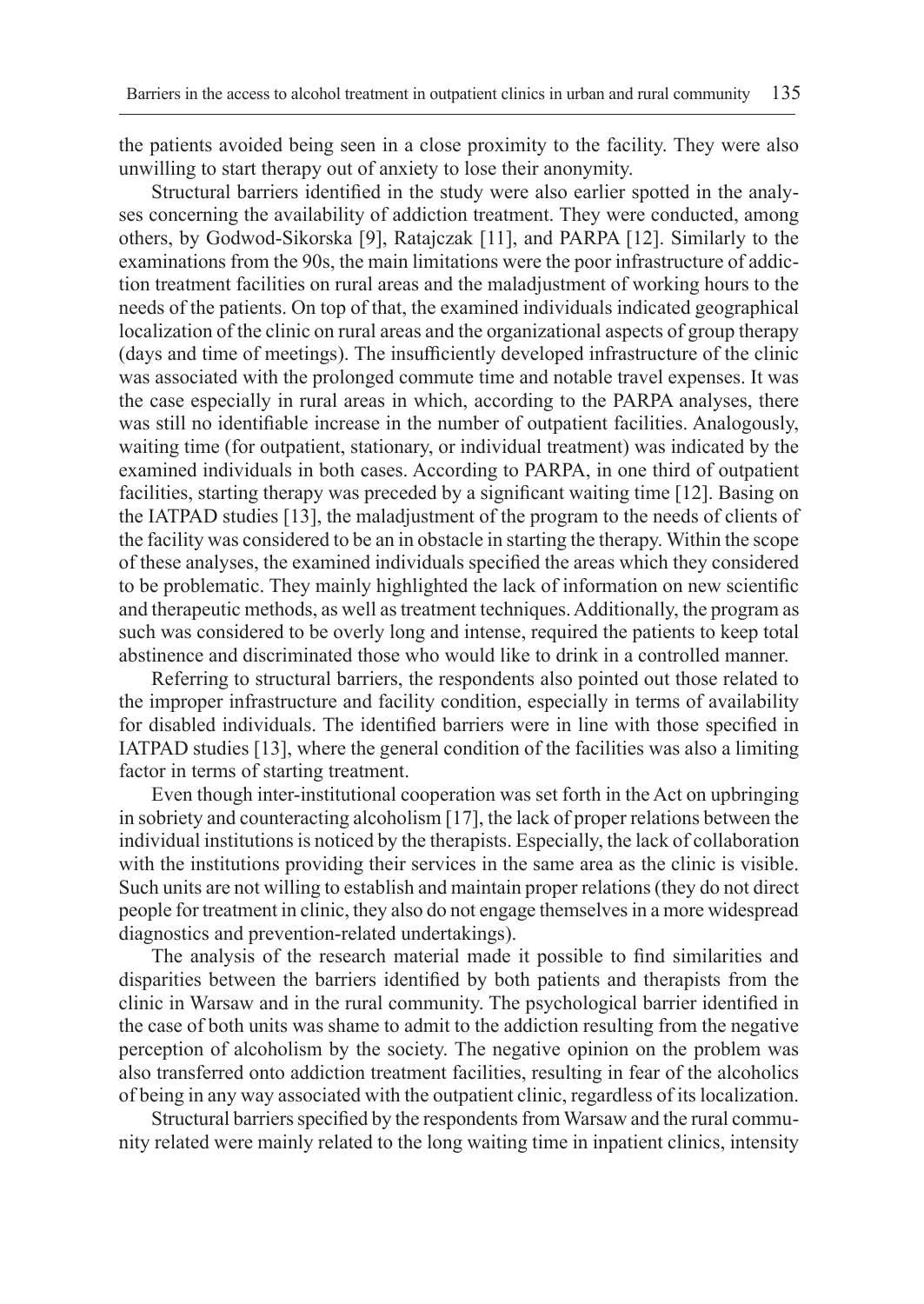of the program, and poor condition of the facility, making it virtually impossible for disabled individuals to take part in the therapy. Group meetings organized few times a week were considered problematic and burdensome. Additionally, improper infrastructure of the facilities negatively affected the image of addiction treatment as such.

Structural limitations identified by the examined individuals from Warsaw were mainly those associated with a prolonged waiting time for outpatient treatment, as well as for the individual appointment with a therapist. The said respondents also noted barriers arising out of therapeutic offer, excluding deaf and mentally challenged alcoholics from participation. Moreover, the implemented therapeutic program was assessed as a factor preventing interested parties from starting the treatment. As assessed, it was unattractive in terms of disclosed information which did not include new treatment methods and techniques. It is a subjective perspective of the respondents based, as it can be assumed, on the concept of addiction treatment presented in the mass media. In the interviews respondents did not clearly define the meaning of modern alcohol treatment program. It can be concluded that they focused on assumptions of therapeutic program where the primary objective is maintaining abstinence and lack of possibility to learn drinking alcohol in a controlled manner. Complete abstinence is required from the very beginning of the therapy, it is prerequisite of its starting, disqualifying individuals who do not want or cannot not stop drinking. Basing on the experiences of the therapists, a possibility to learn how to drink in a controlled manner would encourage the said group of people to start therapy without instantly giving up on drinking.

For the respondents from the rural community, the main psychological limitation was the feeling of lack of anonymity. According to the respondents, a single clinic in the town and in the district was not the warranty of intimacy and keeping confidentiality by other participants. The geographical limitation of availability was also associated with the limited number of facilities to choose from, as well as commute time and costs (especially for the patients of day-care wards). Individuals living in the rural area stated that the duration of the treatment itself, which is 2 years on average, might be considered an obstacle. While starting the treatment, they had hoped that it would last shorter. The availability of treatment was also limited by the insufficient interinstitutional collaboration which, while working properly, would make it possible to identify and help those with alcohol-related problems. Within the borders of the said community, there was no cooperation between the clinic and the healthcare or social welfare organizations. Individuals employed in the said institutions addressed directly to those with addictions (e.g., Center for Prevention of Alcohol-Related Problems, Social Welfare Center, and Healthcare Center) did not direct interested individuals to the clinic. Cooperation on such a small scale did not promote engaging various institutions in, e.g., diagnostics or prevention-related activities.

The presented study draws attention on the necessity to ensure patients greater anonymity while they start the treatment, increase the availability of facilities in rural areas by providing opportunities for outpatient treatment, for example, deployed in the numerous facilities of primary care. These could translate into reducing the time and costs required to reach the outpatient clinic as well as waiting time for the treatment. Impact on starting treatment has negative image of the addiction treatment sector which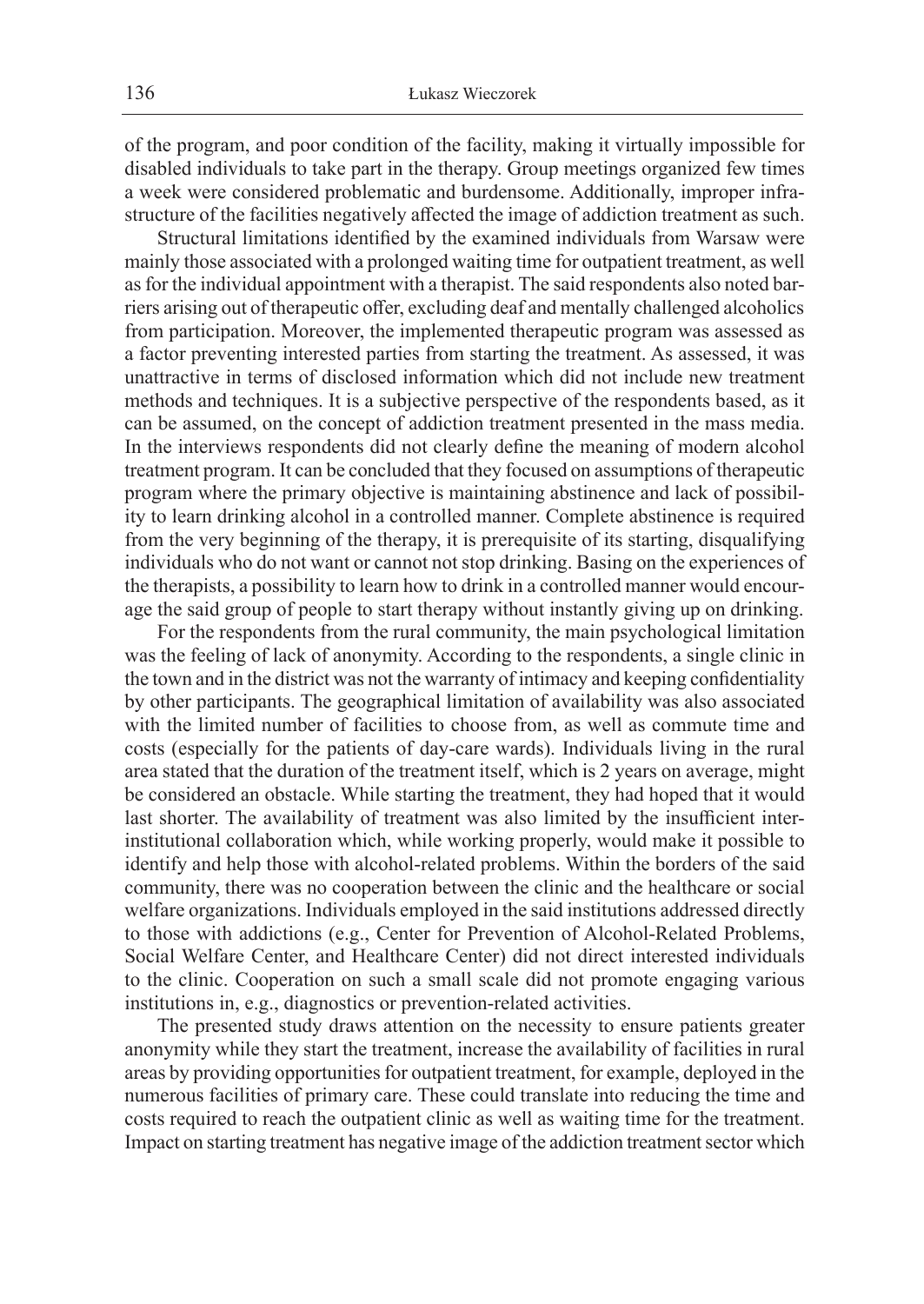could be changed by improving the condition of the facility and their adaptation to the needs of people with disabilities. Reformulation of the therapeutic paradigm and admitting to the therapy people who do not want to maintain abstinence but would like to learn drinking alcohol in a controlled manner could result in increasing the availability of the treatment.

The presented qualitative study is a stage after which the quantitative survey should be conducted. The aim of such survey would be to estimate the prevalence of different types of barriers considering the size of the locality.

It must be also mentioned that this research was limited in its nature. The examined sample included addicted individuals who have been treated in outpatient clinics. The alcohol dependent persons who had not decided to start therapy were not included. Their opinions on the availability of various treatment methods might supplement the opinions of the patients, as well as draw attention to the barriers perceived by the individuals reluctant to start therapy. Participation in the research was voluntary (the participants only had to meet the inclusion criteria). It is possible that some individuals with different experiences and opinions were afraid to take part in the examination. Additionally, the outpatient clinic, in which the patients had been treated, was the meeting point. Therefore, they might not feel comfortable while answering the questions. The feeling might be particularly strong for the surveyed individuals from the rural community, where the therapists organized meetings with respondents.

Limitations of the research might also be associated with the choice of clinics. The facilities were chosen mainly on the basis on the number of therapists and the easiness of access to the respondents.

# **Conclusions**

- 1. The barriers identified in the study were similar to the ones specified in the research conducted in Poland in the 90s, and at the end of first decade of 21<sup>st</sup> century.
- 2. As assessed by the respondents, the barriers limiting the access to the therapy in clinics were psychological in nature and had the form of internal withdrawal and anxiety to start treatment. Certain structural barriers were indicated as well.
- 3. Respondents identified similar barriers for the clinics located in Warsaw and in the rural community. Those were: shame associated with seeking help, waiting time for stationary support, meeting intensity, and poor general clinic condition.
- 4. Limitations specified by the examined individuals from Warsaw were associated with long waiting time for outpatient treatment and individual appointment, therapeutic offer excluding deaf and mentally challenged individuals from the therapy, and unattractive program requiring complete abstinence.
- 5. Barriers in access to treatment spotted only by the respondents from the rural community were related to the lack of anonymity of treatment associated with too small number of clinics in the district. The aforementioned factor also led to lack of choice in terms of preferred facility, commute time and costs, as well as no inter-institutional cooperation.